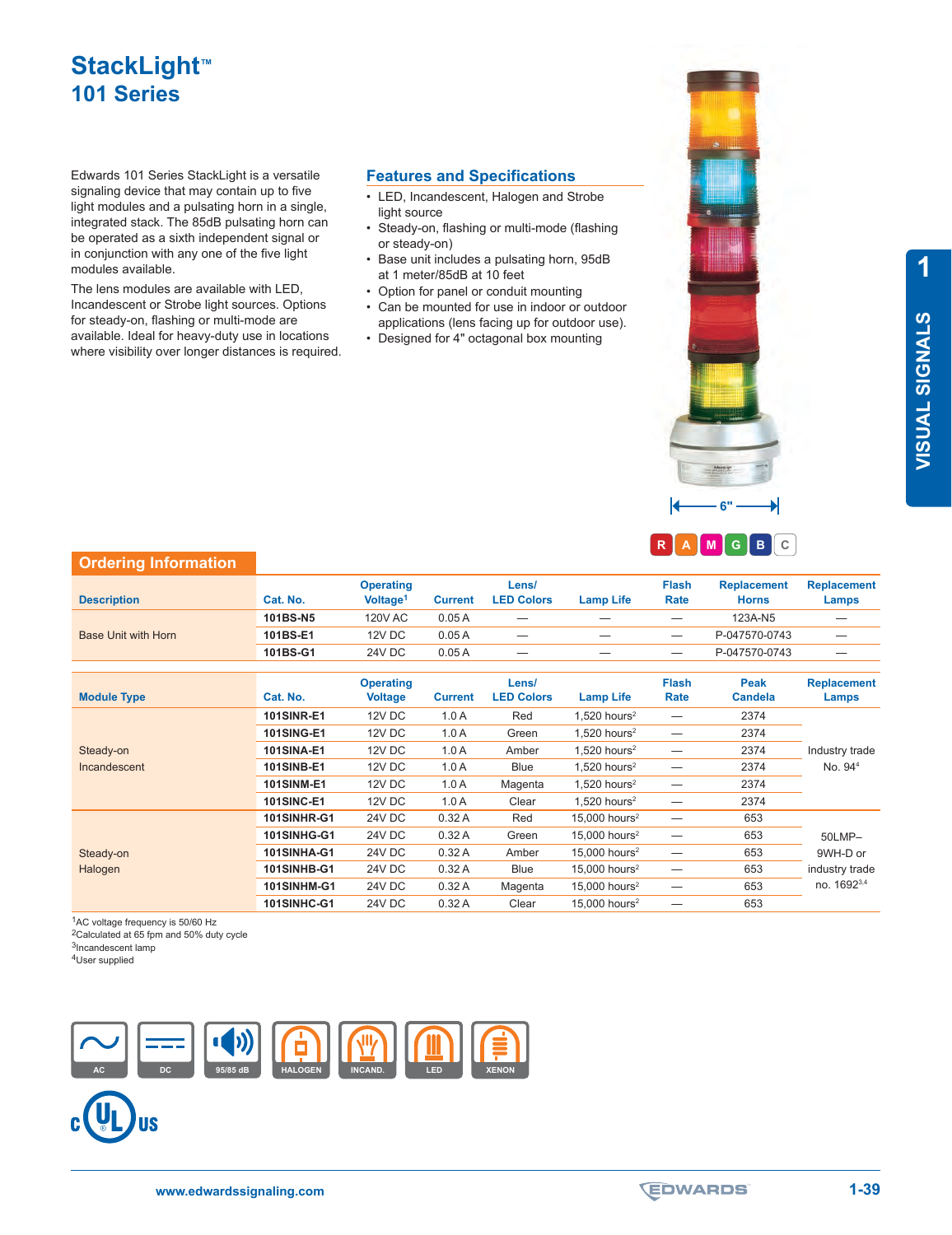## **StackLight™ 101 Series**

**Ordering Information Continued** 

| <b>ModuleType</b>                   | Cat. No.           | <b>Operating</b><br>Voltage <sup>1</sup> | <b>Current</b> | Lens/<br><b>LED Colors</b> | <b>Lamp Life</b>            | <b>Flash</b><br><b>Rate</b> | Peak<br><b>Candela</b> | <b>Replacement</b><br>Lamps           |
|-------------------------------------|--------------------|------------------------------------------|----------------|----------------------------|-----------------------------|-----------------------------|------------------------|---------------------------------------|
| Steady-on<br>Halogen<br>(continued) | <b>101SINHR-N5</b> | <b>120V AC</b>                           | 0.11A          | Red                        | $25,000$ hours <sup>2</sup> |                             | 876                    |                                       |
|                                     | 101SINHG-N5        | <b>120V AC</b>                           | 0.11A          | Green                      | 25,000 hours <sup>2</sup>   | $\overline{\phantom{0}}$    | 876                    | 50LMP-                                |
|                                     | <b>101SINHA-N5</b> | <b>120V AC</b>                           | 0.11A          | Amber                      | 25,000 hours <sup>2</sup>   |                             | 876                    | 9WH-D or                              |
|                                     | <b>101SINHB-N5</b> | <b>120V AC</b>                           | 0.11A          | <b>Blue</b>                | 25,000 hours <sup>2</sup>   | $\overline{\phantom{0}}$    | 876                    | industry trade                        |
|                                     | <b>101SINHM-N5</b> | <b>120V AC</b>                           | 0.11A          | Magenta                    | 25,000 hours <sup>2</sup>   | $\equiv$                    | 876                    | no. 16924,5                           |
|                                     | 101SINHC-N5        | <b>120V AC</b>                           | 0.11A          | Clear                      | $25,000$ hours <sup>2</sup> |                             | 876                    |                                       |
|                                     | 101FINR-E1         | 12V DC                                   | 1.0A           | Red                        | $1,520$ hours <sup>2</sup>  |                             | 2374                   |                                       |
|                                     | 101FING-E1         | 12V DC                                   | 1.0A           | Green                      | $1,520$ hours <sup>2</sup>  |                             | 2374                   | Industry trade<br>No. 94 <sup>5</sup> |
| Flashing                            | 101FINA-E1         | 12V DC                                   | 1.0A           | Amber                      | $1,520$ hours <sup>2</sup>  |                             | 2374                   |                                       |
| Incandescent                        | 101FINB-E1         | 12V DC                                   | 1.0A           | <b>Blue</b>                | $1,520$ hours <sup>2</sup>  | 65 fpm                      | 2374                   |                                       |
|                                     | 101FINM-E1         | 12V DC                                   | 1.0A           | Magenta                    | $1,520$ hours <sup>2</sup>  |                             | 2374                   |                                       |
|                                     | 101FINC-E1         | 12V DC                                   | 1.0A           | Clear                      | $1,520$ hours <sup>2</sup>  |                             | 2374                   |                                       |
|                                     | 101FINHR-G1        | 24V DC                                   | 0.32A          | Red                        | $15,000$ hours <sup>2</sup> |                             | 653                    |                                       |
|                                     | 101FINHG-G1        | <b>24V DC</b>                            | 0.32A          | Green                      | 15,000 hours <sup>2</sup>   |                             | 653                    | 50LMP-<br>9WH-D or<br>industry trade  |
|                                     | 101FINHA-G1        | <b>24V DC</b>                            | 0.32A          | Amber                      | 15,000 hours <sup>2</sup>   | 65 fpm                      | 653                    |                                       |
|                                     | 101FINHB-G1        | 24V DC                                   | 0.32A          | <b>Blue</b>                | 15,000 hours <sup>2</sup>   |                             | 653                    |                                       |
| Flashing<br>Halogen                 | 101FINHM-G1        | <b>24V DC</b>                            | 0.32A          | Magenta                    | 15,000 hours <sup>2</sup>   |                             | 653                    | no. 16924,5                           |
|                                     | 101FINHC-G1        | 24V DC                                   | 0.32A          | Clear                      | 15,000 hours <sup>2</sup>   |                             | 653                    |                                       |
|                                     | 101FINHR-N5        | <b>120V AC</b>                           | 0.11A          | Red                        | $25,000$ hours <sup>2</sup> |                             | 876                    |                                       |
|                                     | 101FINHG-N5        | <b>120V AC</b>                           | 0.11A          | Green                      | $25,000$ hours <sup>2</sup> |                             | 876                    | 50LMP-                                |
|                                     | 101FINHA-N5        | <b>120V AC</b>                           | 0.11A          | Amber                      | $25,000$ hours <sup>2</sup> | 65 fpm                      | 876                    | 12WH-D or                             |
|                                     | 101FINHB-N5        | <b>120V AC</b>                           | 0.11A          | <b>Blue</b>                | $25,000$ hours <sup>2</sup> |                             | 876                    | industry trade                        |
|                                     | 101FINHM-N5        | <b>120V AC</b>                           | 0.11A          | Magenta                    | $25,000$ hours <sup>2</sup> |                             | 876                    | no. 15T7DC4,5                         |
|                                     | 101FINHC-N5        | <b>120V AC</b>                           | 0.11A          | Clear                      | 25,000 hours <sup>2</sup>   |                             | 876                    |                                       |
|                                     | 101STR-E1          | 12V DC                                   | 0.5A           | Red                        | $3,000$ hours <sup>3</sup>  | 300,000                     |                        | 91B-ST                                |
|                                     | 101STG-E1          | 12V DC                                   | 0.5A           | Green                      | $3,000$ hours <sup>3</sup>  |                             | 300,000                |                                       |
|                                     | 101STA-E1          | 12V DC                                   | 0.5A           | Amber                      | $3,000$ hours <sup>3</sup>  | 65 fpm                      | 300,000                |                                       |
|                                     | 101STB-E1          | 12V DC                                   | 0.5A           | <b>Blue</b>                | $3,000$ hours <sup>3</sup>  |                             | 300,000                |                                       |
|                                     | 101STM-E1          | 12V DC                                   | 0.5A           | Magenta                    | $3,000$ hours <sup>3</sup>  |                             | 300,000                |                                       |
|                                     | 101STC-E1          | 12V DC                                   | 0.5A           | Clear                      | $3,000$ hours <sup>3</sup>  |                             | 300,000                |                                       |
|                                     | 101STR-G1          | 24V DC                                   | 0.3A           | Red                        | $3,000$ hours <sup>3</sup>  |                             | 300,000                |                                       |
|                                     | 101STG-G1          | <b>24V DC</b>                            | 0.3A           | Green                      | $3,000$ hours <sup>3</sup>  |                             | 300,000                |                                       |
| <b>Strobe</b>                       | 101STA-G1          | 24V DC                                   | 0.3A           | Amber                      | $3,000$ hours <sup>3</sup>  | 65 fpm                      | 300,000                | 91B-ST                                |
|                                     | 101STB-G1          | <b>24V DC</b>                            | 0.3A           | <b>Blue</b>                | $3,000$ hours <sup>3</sup>  |                             | 300,000                |                                       |
|                                     | 101STM-G1          | <b>24V DC</b>                            | 0.3A           | Magenta                    | $3,000$ hours <sup>3</sup>  |                             | 300,000                |                                       |
|                                     | 101STC-G1          | 24V DC                                   | 0.3A           | Clear                      | $3,000$ hours <sup>3</sup>  |                             | 300,000                |                                       |
|                                     | 101STR-N5          | <b>120V AC</b>                           | 0.12A          | Red                        | $3,000$ hours <sup>3</sup>  |                             | 300,000                |                                       |
|                                     | 101STG-N5          | <b>120V AC</b>                           | 0.12A          | Green                      | $3,000$ hours <sup>3</sup>  |                             | 300,000                |                                       |
|                                     | 101STA-N5          | <b>120V AC</b>                           | 0.12A          | Amber                      | $3,000$ hours <sup>3</sup>  | 65 fpm                      | 300,000                | 91B-ST                                |
|                                     | 101STB-N5          | <b>120V AC</b>                           | 0.12A          | <b>Blue</b>                | $3,000$ hours <sup>3</sup>  |                             | 300,000                |                                       |
|                                     | <b>101STM-N5</b>   | <b>120V AC</b>                           | 0.12A          | Magenta                    | $3,000$ hours <sup>3</sup>  |                             | 300,000                |                                       |
|                                     | 101STC-N5          | <b>120V AC</b>                           | 0.12A          | Clear                      | $3,000$ hours <sup>3</sup>  | 300,000                     |                        |                                       |

<sup>1</sup>AC voltage frequency is 50/60 Hz

<sup>2</sup>Calculated at 65 fpm and 50% duty cycle <sup>3</sup>Operating power to 75% efficiency 4Incandescent lamp

5User supplied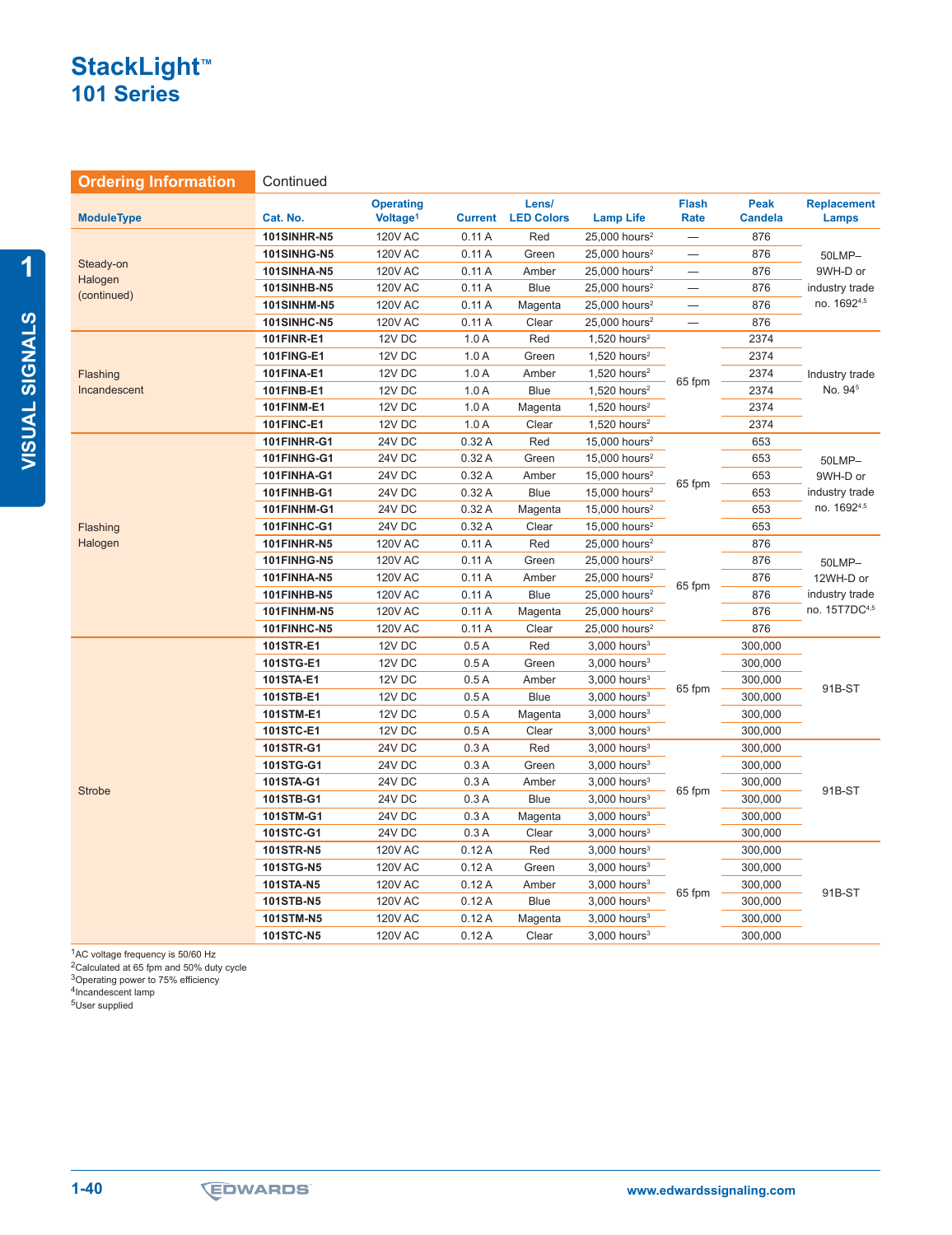



| <b>Ordering Information</b>  | Continued           |                                          |                |                            |                                         |                      |                                    |                             |
|------------------------------|---------------------|------------------------------------------|----------------|----------------------------|-----------------------------------------|----------------------|------------------------------------|-----------------------------|
| <b>Module Type</b>           | Cat. No.            | <b>Operating</b><br>Voltage <sup>1</sup> | <b>Current</b> | Lens/<br><b>LED Colors</b> | <b>Lamp Life</b>                        | <b>Flash</b><br>Rate | <b>Replacement</b><br><b>Horns</b> | <b>Replacement</b><br>Lamps |
|                              | <b>101XBRMR120A</b> | 120V AC                                  | 0.108A         | Red                        | 148,000<br>hours<br>$(L70)^2$           |                      |                                    |                             |
|                              | <b>101XBRMG120A</b> | <b>120V AC</b>                           | 0.108A         | Green                      |                                         |                      |                                    |                             |
| Multi-mode<br><b>XBR LED</b> | <b>101XBRMA120A</b> | 120V AC                                  | 0.108A         | Amber                      |                                         | 65 fpm               |                                    |                             |
|                              | <b>101XBRMB120A</b> | <b>120V AC</b>                           | 0.108A         | Blue                       |                                         |                      |                                    |                             |
|                              | <b>101XBRMW120A</b> | <b>120V AC</b>                           | 0.108A         | Clear/White                |                                         |                      |                                    |                             |
|                              | 101XBRMR24D         | 24V DC                                   | 0.215A         | Red                        | 148,000<br>65 fpm<br>hours<br>$(L70)^2$ |                      |                                    |                             |
|                              | 101XBRMG24D         | 24V DC                                   | 0.215A         | Green                      |                                         |                      |                                    |                             |
|                              | 101XBRMA24D         | 24V DC                                   | 0.215A         | Amber                      |                                         |                      |                                    |                             |
|                              | 101XBRMB24D         | 24V DC                                   | 0.215A         | Blue                       |                                         |                      |                                    |                             |
|                              | 101XBRMW24D         | <b>24V DC</b>                            | 0.215A         | Clear/White                |                                         |                      |                                    |                             |

1AC voltage frequency is 50/60 Hz

<sup>2</sup>LED Manufacturer's Median Projected LED Life for LUXEON Rebel LEDs (L70 at 85ºC and Tjunction 98ºC). Actual LED life will vary inversely with ambient temperature, voltage, driver current, junction temperature and duty-cycle at which the signaling device is operated. Please refer to http://www.philipslumileds.com/pdfs/WP15.pdf.

## **Signal Input Load Characteristics**

These devices may be operated by PLCs with output characteristics that match the input load requirements of the signal.

| Cat. No.           | <b>Operating</b><br>Voltage <sup>1</sup> | <b>Max. Off State Leakage</b><br><b>Current (A)</b> | <b>Continuous On</b><br><b>Current (A)</b> | Surge (inrush / duration)    |
|--------------------|------------------------------------------|-----------------------------------------------------|--------------------------------------------|------------------------------|
| 101BS-N5           | 120V AC                                  | 0.025                                               | 0.050                                      | 2 A / 1 millisecond          |
| 101BS-G1           | 24V DC                                   | 0.025                                               | 0.050                                      | 2 A / 1 millisecond          |
| <b>101SINH*-N5</b> | 120V AC                                  | 0.025                                               | 0.110                                      | $0.5$ A / 8 millisecond      |
| <b>101SINH*-G1</b> | 24V DC                                   | 0.025                                               | 0.320                                      | $0.36$ A $/$ 1 millisecond   |
| <b>101FINH*-N5</b> | 120V AC                                  | 0.025                                               | 0.110                                      | $1.15 A / 8$ millisecond     |
| 101FINH*-G1        | 24V DC                                   | 0.025                                               | 0.320                                      | 1.2 A / 100 millisecond      |
| 101ST*-N5          | 120V AC                                  | 0.005                                               | 0.120                                      | 2.1 A / 1 millisecond        |
| 101ST*-G1          | 24V DC                                   | 0.0015                                              | 0.300                                      | $0.33$ A $/$ 1 millisecond   |
| 101XBRM**120A      | 120V AC                                  | 0.005                                               | 0.108                                      | 37.5 A / 164 microseconds    |
| 101XBRM**24D       | 24V DC                                   | 0.003                                               | 0.215                                      | $34.5$ A $/$ 52 microseconds |

\*Letter in this position designates lens color: A - amber, B - blue, G - green, R - red, C - Clear, or M - magenta

\*\*Letter in this position designates lens/LED color: A - amber, B - blue, G - green, R - red, or W - clear/white

**1**